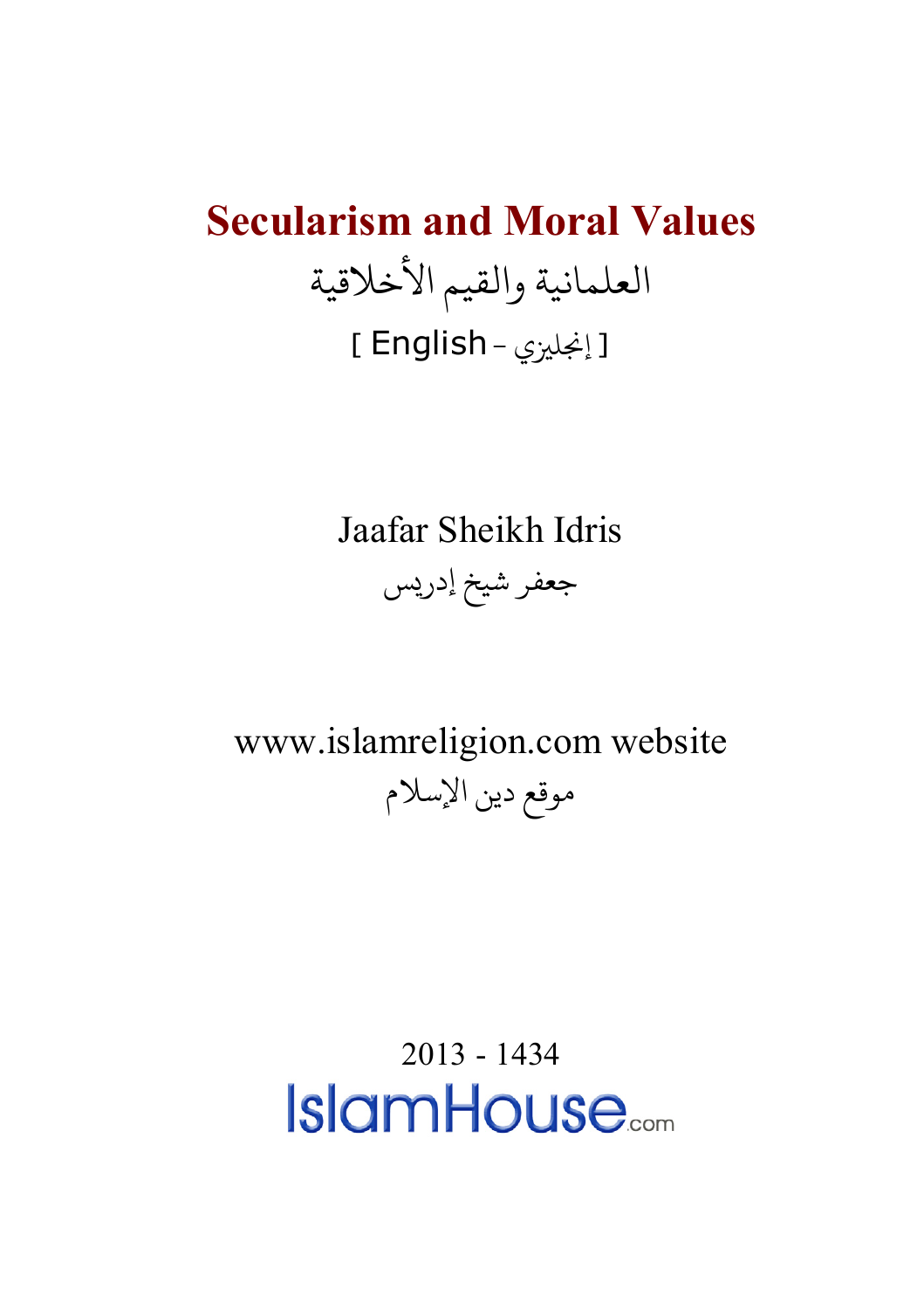## **Secularism and Moral Values**

Moral values, such as honesty, trustworthiness, justice and chastity, are originally innate values which God planted in the hearts of mankind; then He sent His messengers with a system of life in



accord with this innate disposition to affirm it.

**"So set your face toward the religion, as one by nature upright; the instinctive (religion) which God has created in mankind. There is no altering (the laws) of God's creation. That is the right religion but most people do not know." (Quran 30:30)**

A believer adheres to these moral values because his nature, fortified by faith, induces him to do so, and because the religion he believes in commands him with them and promises him a reward for them in the Hereafter. Secularism, on the other hand, even in its less virulent form that satisfies itself with removing religion from political life, rejecting it and the innate values as a basis for legislation, undermines the two foundations for moral values in the hearts of mankind. As for secularism in its extreme atheistic form, it completely demolishes these two foundations and replaces them with human whims, either the whims of a few rulers in dictatorial systems or the whims of the majority in democratic systems.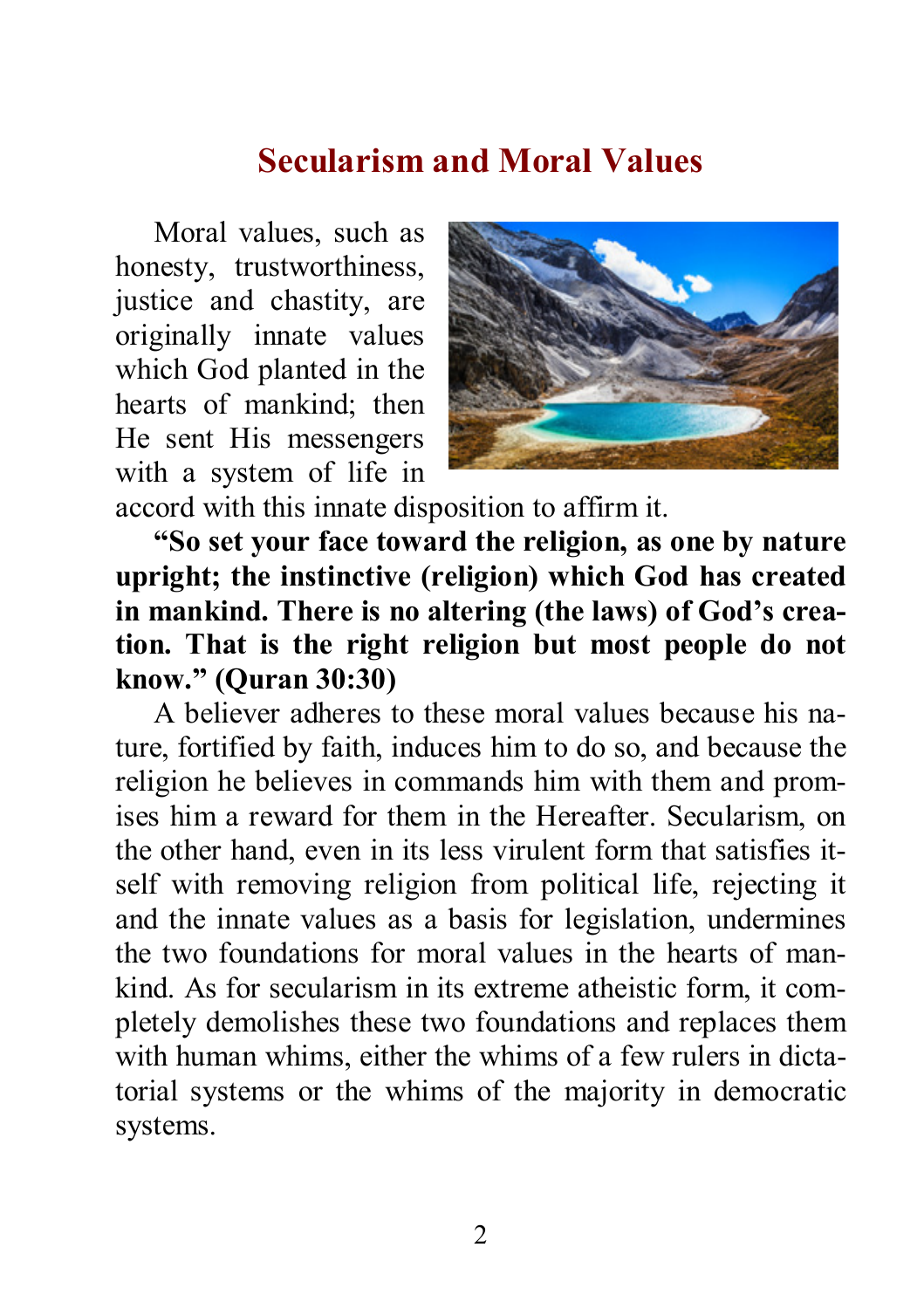## **"Have you seen the one who has taken his own desire as his god? Would you then be a guardian over him?" (Quran 25:43)**

Since whims and desires are by their nature constantly changing, the values and behaviors based on them are also mutable. What is considered today to be a crime, punishable by law with the severest of penalties, and causes its practitioners to be deprived of certain rights granted to others, becomes permissible tomorrow, or even praiseworthy, and the one who objects to it becomes "politically incorrect." This shift from one point of view to its opposite, as a result of society's estrangement from innate religious values, is a frequent occurrence. However ignorant a traditional society may be, it, or many of its members, will maintain some innate values; but the further a society penetrates into secularism, the fewer such individuals will become, and the more marginal their influence will be, until the society collectively rebels against those same innate religious values it used to uphold. There may be another reason for some traditional Jahili<sup>[1](#page-2-0)</sup> cultures to maintain innate religious values: they might appeal to their desires, or they represent their heritage and do not conflict with their desires.

## **"And when they are called to God and His Messenger to judge between them, Lo! a party of them refuse and turn away. But if the right is with them they come to Him willingly." (Quran 24:48-49)**

Their relationship with truth is similar to Satan's, as described by the Prophet, may the mercy and blessings of God be upon him, to Abu Hurairah, whom Satan had advised to

-

<span id="page-2-0"></span><sup>1</sup> It is a combination of views, ideas, and practices that defy and reject the guidance sent down by God through His Prophets.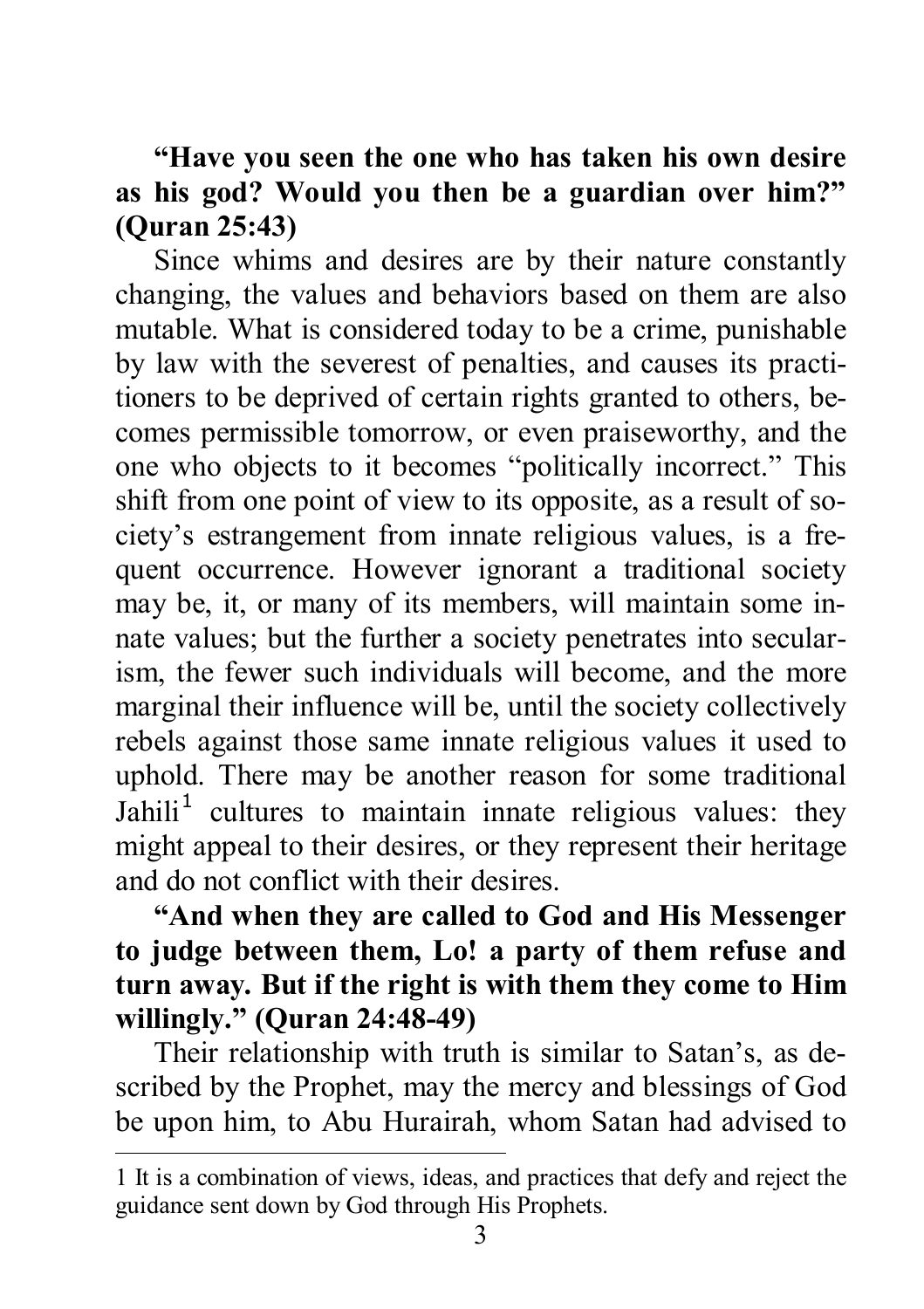recite Ayat al-Kursi when going to bed: "He told you the truth, even though he is an inveterate liar." Contemporary Western, secular societies are the clearest examples of the shifting, self-contradictory nature of jahili civilization. From one angle it views culture and the values it rests upon as a relative, variable phenomenon. However, from another angle it characterizes some values as human values, views their violation as shocking, and punishes their violators severely. The sources of this problem are two fundamental principles which democratic secular societies rely upon. The first is majority rule as a standard for right and wrong in speech and behavior; the second is the principle of individual freedom. These two principles will necessarily conflict with each other if they are not subordinated to another principle that will judge between them. Secularism, by its very nature, rejects religion, and in its Western form it does not consider fitrah (innate values) a criterion for what is beneficial or harmful for humanity. It has no alternative but to make these two principles an absolute standard for what behavior is permissible and appropriate, and what isn't. The contradiction and conflict between these two principles is showing itself plainly in some of the current hot issues in these societies. Those who advocate the acceptance of homosexuality and the granting to avowed homosexuals equal rights and opportunities in every aspect of life, including military service, base their argument on the principle of individual rights. They see no one as having the right to concern themselves with what they call their "sexual orientation." The same argument is made by supporters of abortion. You frequently hear them say incredulously, "How can I be prohibited from freedom of choice in my own affairs and over my own body? What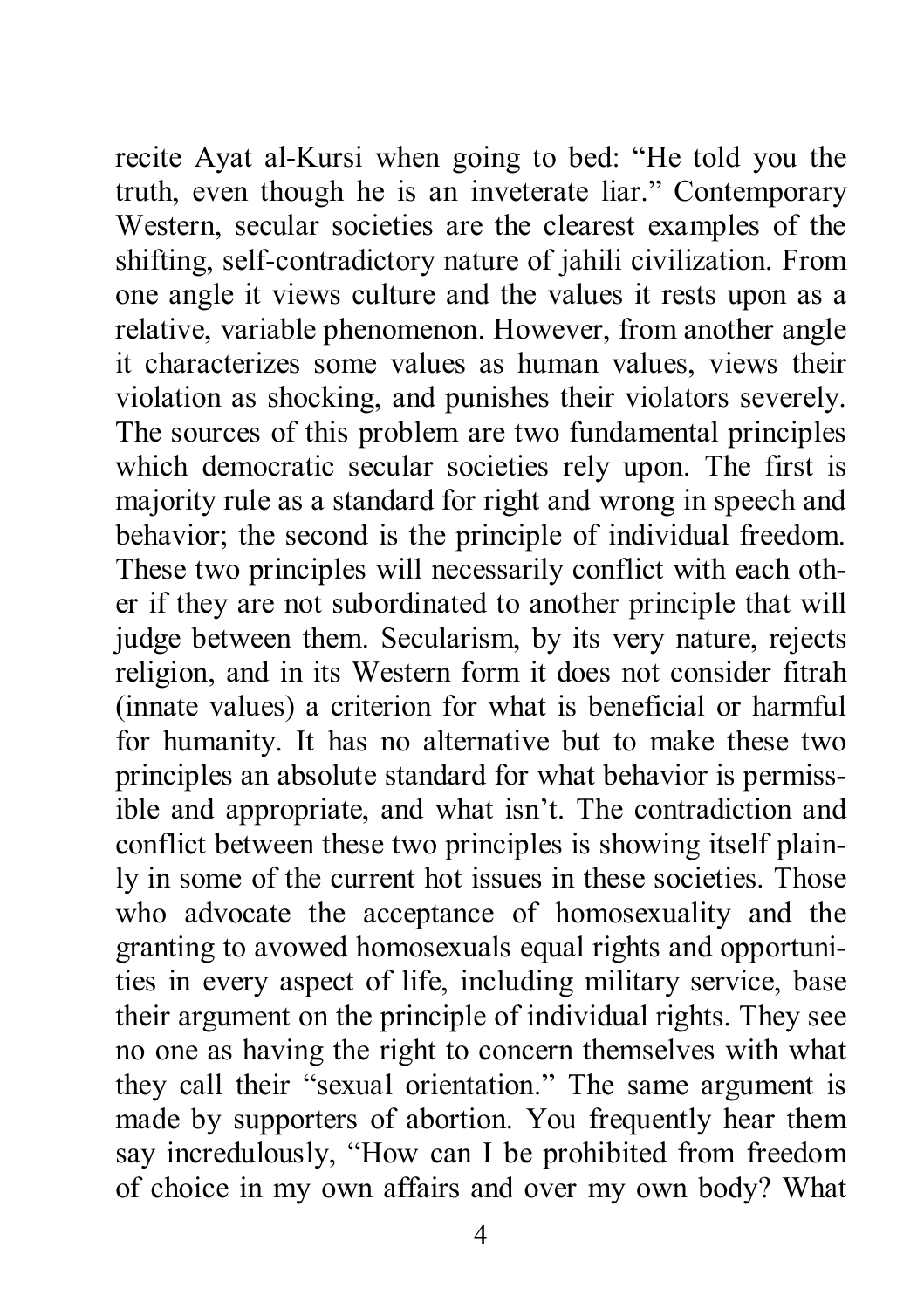right do legal authorities have to involve themselves in such personal matters?" The only argument their opponents can muster is that this behavior contradicts the values held by the majority of the population. Even though the basis for many people's opposition to abortion is moral or religious, they can't come out and say so openly, nor can they employ religious or moral arguments, since secular society finds neither of them acceptable. If we accept that there is no basis for values except individual or majority opinion, and that it is therefore possible for all values to change from one era to another, and from one society to another, this means there is no connection between values and what will benefit or harm people in their material and spiritual lives, which in turn means that all values are equality valid and it doesn't matter which values a given society accepts or rejects. However, this means that all behavior considered abhorrent by secular societies today, such as sexual molestation of children and rape of women for which it has serious penalties, are considered repulsive only because of current inclination, which might change tomorrow, so certain serious crimes may become acceptable, based on the principle of individual freedom. The reason a secularist is confused when posed with certain questions is that his repugnance toward such crimes is not really based on these two principles, which have become the only accepted bases for argument in societies dominated by secularism; the real reason for it is the remnants of the moral feelings he still possesses from the original nature with which God endowed him, and which linger on in spite of his secularism. Perhaps the confusion of the secularist would increase if he were asked for what reason he had given such precedence to these democratic values, until he